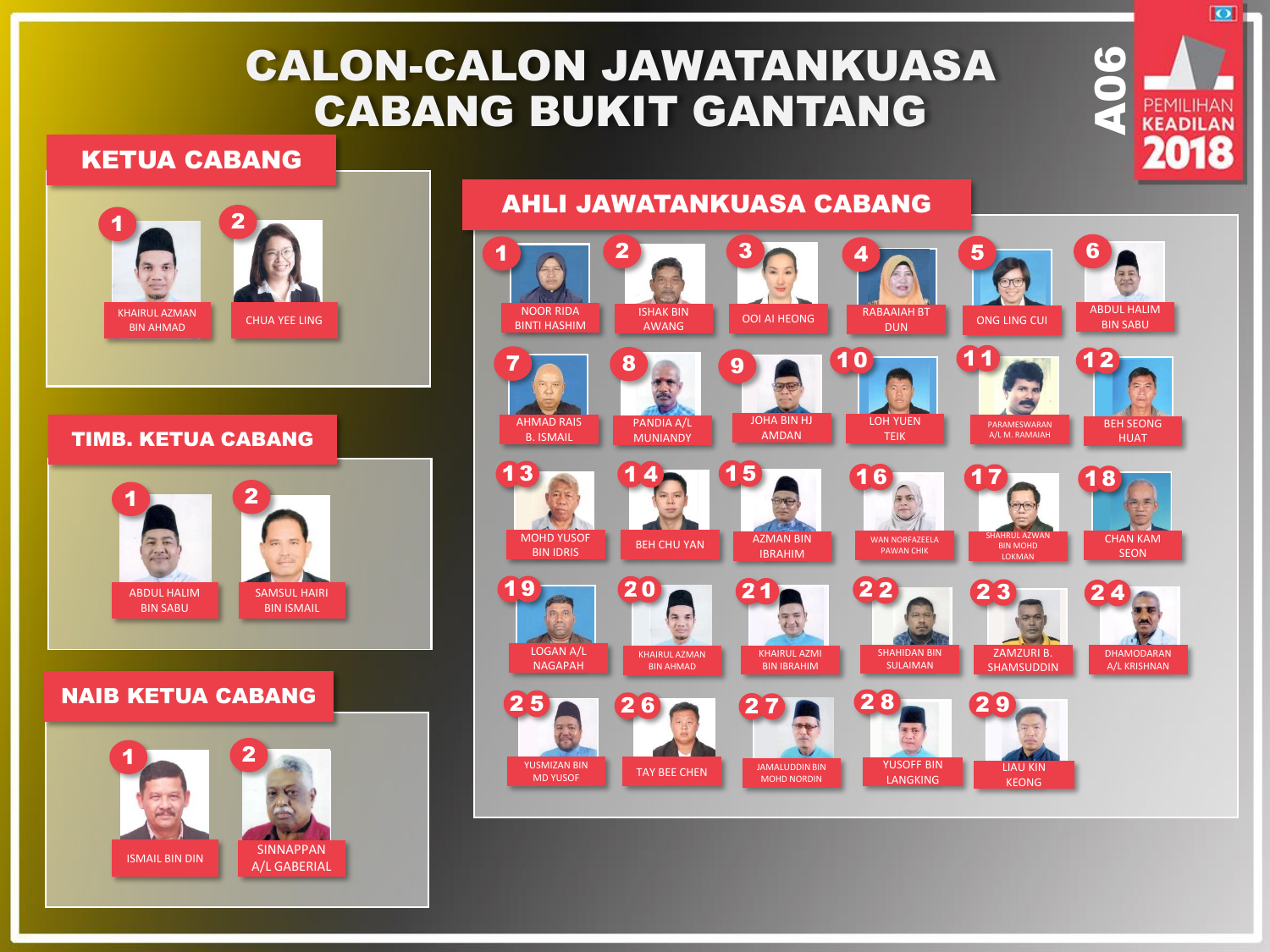## CALON-CALON JAWATANKUASA AMK CABANG BUKIT GANTANG

AHLI JAWATANKUASA AMK

#### KETUA AMK CABANG





CABANG NORAINI BINTI ANANKUMAR LOH YUEN TEIK AHMAD SOLIHIN A/L NAGAPAH ANANKUMAR EVINA MUHAMAD NURAMIRA HAWARI B. OSMAN ZAIZUL SHAHRAN HAMBALI  $\mathbb{Z}$ **MUHAMMAD** CHAM CHUN MUHAMMAD SYAZWAN ADLY **PIN** BEH CHU YAN SYAHMI ADLY



**ROSLY** 



YUSMINI BIN MD YUSOF

ROSLY

SULAIHA BINTI

# $\overline{\bullet}$ PEMILIHAN